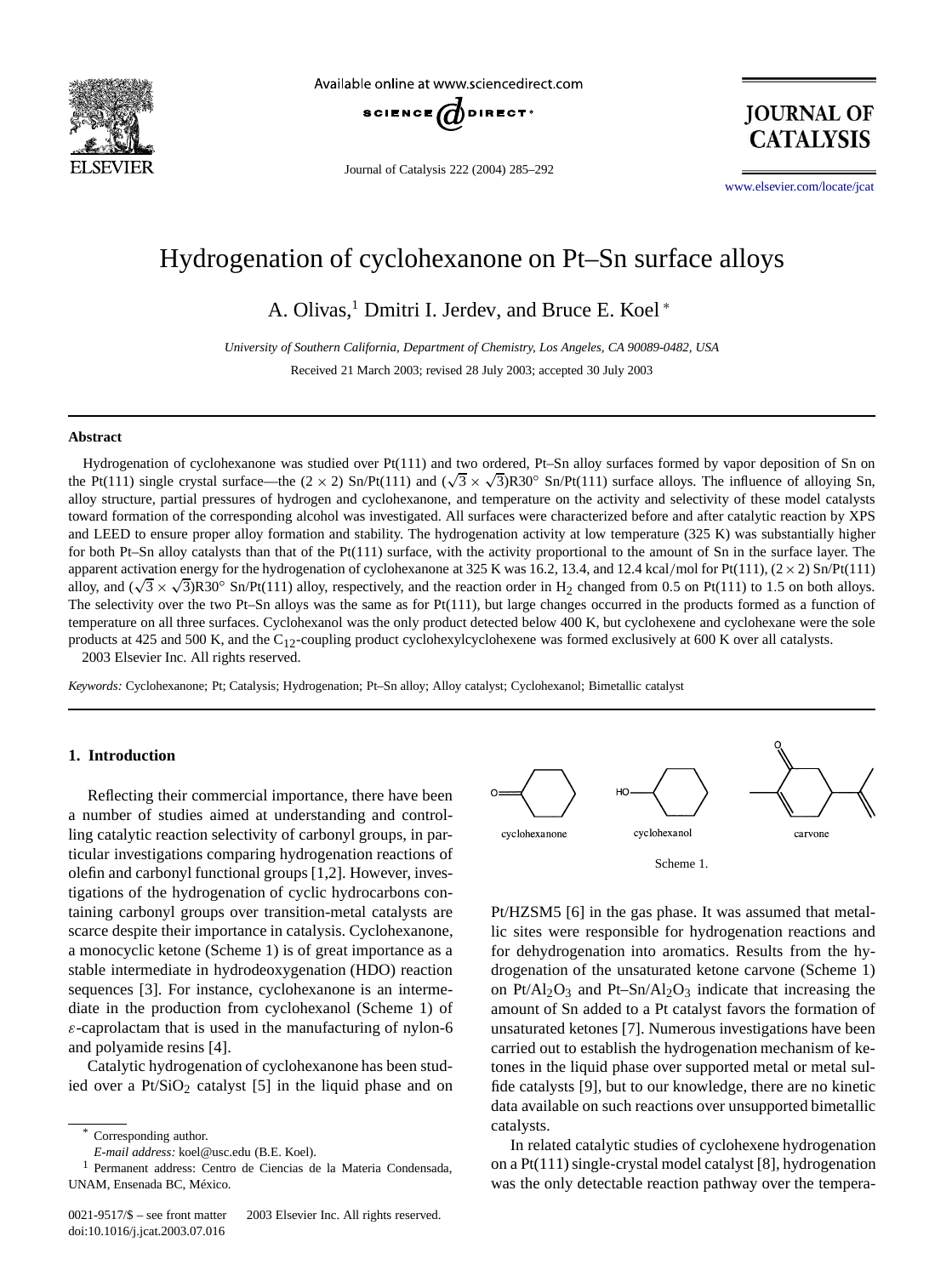ture range between 300 and 390 K (e.g., no dehydrogenation, cracking, or coupling products were observed). If the surface temperature was increased beyond 390 K, the hydrogenation rate decreased and the onset of a new reaction, dehydrogenation, was also observed.

In this report, we describe studies of cyclohexanone as a model compound for understanding the gas-phase hydrogenation of cyclic ketones over metallic sites on bimetallic Pt–Sn catalysts as probed by experiments using the Pt(111) surface and two ordered Sn–Pt(111) surface alloys as model catalysts.

# **2. Experimental methods**

The experiments were performed in an ultrahigh vacuum (UHV) stainless-steel chamber with a base pressure of  $1 \times 10^{-10}$  Torr, pumped with an ion pump (240 L/s) and Cryo-Plex 8 cryogenic pump (1500 L*/*s), that is coupled directly to a high-pressure reaction chamber via an attendent sample-transfer rod [13]. The UHV chamber was equipped with a spherical capacitor analyzer (SCA) used for Auger electron (AES) and X-ray photoelectron spectroscopy (XPS) [10], and low-energy ion scattering (LEIS), low-energy electron diffraction (LEED) optics, quadrupole mass spectrometer (QMS), and several gas dosers and metal deposition sources. The gas from the reaction cell was analyzed by a HP Model 5890 Series II gas chromatograph (GC) with a capillary column.

The Pt crystal was polished on both sides along the (111) crystal plane. The sample was spot-welded between two tungsten wires (0.8-mm diameter) that connected to Cu feedthrough posts and could be resistively heated from 300 to 1200 K. A chromel–alumel thermocouple was spotwelded directly to the side of the crystal. The clean Pt(111) surface was prepared by  $Ar^+$ -ion sputtering at room temperature for 1 h and annealing at 1000 K in  $1 \times 10^{-7}$  Torr O<sub>2</sub> for 5 min. Sample cleanliness was checked with AES and LEED.

The two Pt–Sn surface alloys were prepared following the procedure described by Paffet and Windham [9]. Sn was evaporated onto the Pt(111) surface at 300 K in UHV and then the sample was annealed at 1000 K for 10 s. LEED and XPS were employed to ensure that the proper alloy was formed on both sides of the crystal. LEED showed the same pattern and the Pt(4f)/Sn(3d) XPS ratio was within 10% on both sides in all cases.

Cyclohexanone (99.5% purity, Aldrich Corp.) was purified by fractional vacuum distillation. Hydrogen (Matheson, 99.9999%) was used as purchased. The reaction mixture was analyzed by using the GC before being introduced into the reaction cell. The analysis showed *>* 99*.*99 mass% cyclohexanone, with the rest (*<* 0*.*01 mass%) as cyclohexane. We also performed blank experiments before reactions to ensure zero catalytic activity in the absence of the single-crystal catalyst.

Results from our catalytic studies are described by selectivity  $(S_i)$ , conversion  $(C)$ , and turnover frequency (TOF). The calculations done to obtain these values are the same as those in a previous report [13]. The selectivity was calculated for a conversion of less than 10 mol% (unless stated otherwise) in order to reduce the influence of poisoning and secondary products.

Selectivity  $(S_i)$  toward a given product can be defined by

$$
S_i = \frac{n_i}{\sum_i n_i},\tag{1}
$$

where  $n_i$  is the number of moles of a given product. Conversion (*C*) can be defined as

$$
C = 1 - \frac{n_{\text{final}}}{n_{\text{initial}}},\tag{2}
$$

where  $n_{initial}$  and  $n_{final}$  are the initial and final number of moles of the cyclohexanone reactant.

Activity is expressed as a turnover frequency (TOF) which can be defined as the number of cyclohexanone molecules transformed per surface atom per second. This was determined from initial activities, calculated from the initial slope of plots of the amount of cyclohexanone converted versus time as given by

$$
TOF = \frac{V_R \times N_A \times P_{initial}}{R \times T \times t \times \Theta_{Pt} \times S_{Pt}} \left(1 - \frac{P_{final}}{P_{initial}}\right),
$$
(3)

where  $V_R$  is the reactor volume (3.84 × 10<sup>-4</sup> m<sup>3</sup>),  $P_{initial}$ and  $P_{final}$  are the initial and final pressures of cyclohexanone in the reaction mixture,  $N_A$  is Avogadro's number,  $R$  is the gas constant, *T* is the temperature of the reaction mixture (325 K), *Θ*Pt is the Pt-atom density at the Pt(111) surface  $(1.505 \times 10^{15} \text{ atoms/cm}^2)$ , *t* is the reaction time (s), and *S* is the total surface area of the crystal  $(1.7 \text{ cm}^2)$ . No corrections were done for decreasing the surface Pt-atom concentration in the alloys. We note that Eq. (3) is the same as Eq. (3) in Ref. [13], which is obtained by substituting the mole fraction of cyclohexanone  $X<sub>CHO</sub>$  for the cyclohexanone partial pressures in the reaction mixture  $(X_{CHO}$  was misdefined in Ref. [13] as mole percent, however). Eq. (3) is only valid if the number of moles of product produced is equal to the number of moles of the cyclohexanone reactant consumed for each of the products formed in the reaction.

# **3. Results**

Catalytic hydrogenation of cyclohexanone was carried out over a temperature range of 325–600 K. The temperature of the reactor walls was kept at 325 K in order to minimize possible condensation of reactant and product gases.

The conversion of cyclohexanone over Pt(111) and two ordered Sn/Pt(111) surface alloys is shown in Figs. 1–3 as a function of reaction time for different catalyst temperatures. Over Pt(111) at the lowest temperature investigated of 325 K, it took 500 s to reach 10% cyclohexanone conversion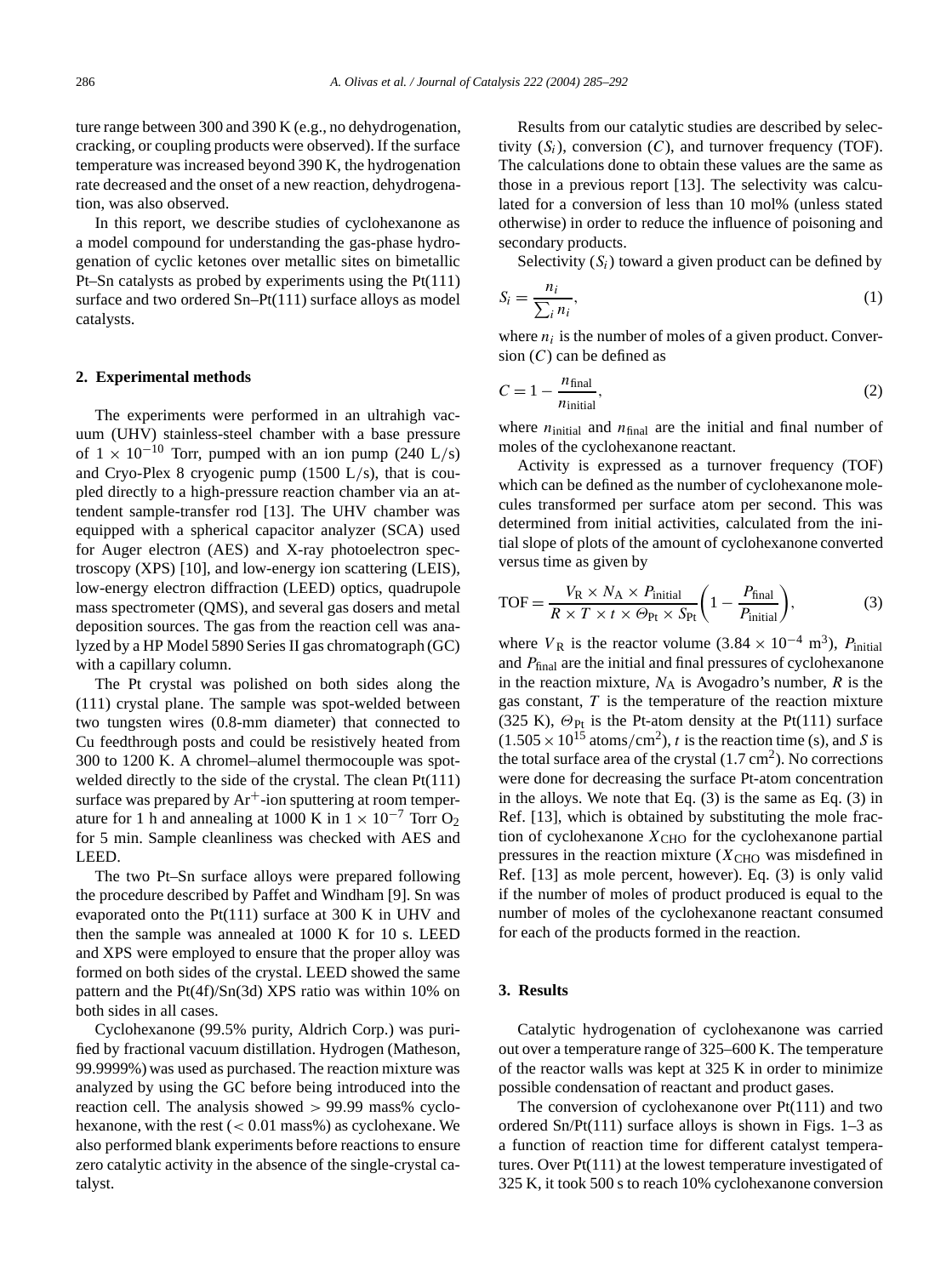



1500

Time (s)

500 K 600 K

2000

2500

as shown in Fig. 1. This level of conversion was reached after only 100 s at catalyst temperatures of 350–400 K. The conversion rapidly increased upon contact with the catalyst, and there was no indication of an induction or activation period for the reaction at these temperatures. Conversion after 3600 s (60 min) reached 80, 85, and 55% for catalyst temperatures of 350, 370, and 400 K, respectively. The curves shown in Fig. 1 exhibit exponential shapes commonly observed in catalytic transformations for similar heterogeneous systems using a batch reactor.

20

 $10$ 

 $\overline{0}$ 

 $\Omega$ 

500

1000

The  $(2 \times 2)$  Sn/Pt(111) alloy with  $\Theta_{\text{Sn}} = 0.25$  was much more active than Pt(111) at low temperatures, as shown in Fig. 2. At 325 K, 10% conversion was reached in only 200 s. Almost the same behavior was observed when using the ( $\sqrt{3} \times \sqrt{3}$ )R30° Sn/Pt(111) alloy as a catalyst, as shown in Fig. 3. At 350 and 370 K the initial rates were nearly the same; however, the rate at 325 K was faster and the rate at higher temperatures was slower than that on the  $(2 \times 2)$  alloy.

3000

The selectivity data as a function of temperature were similar for all three of these catalysts. Specifically, results for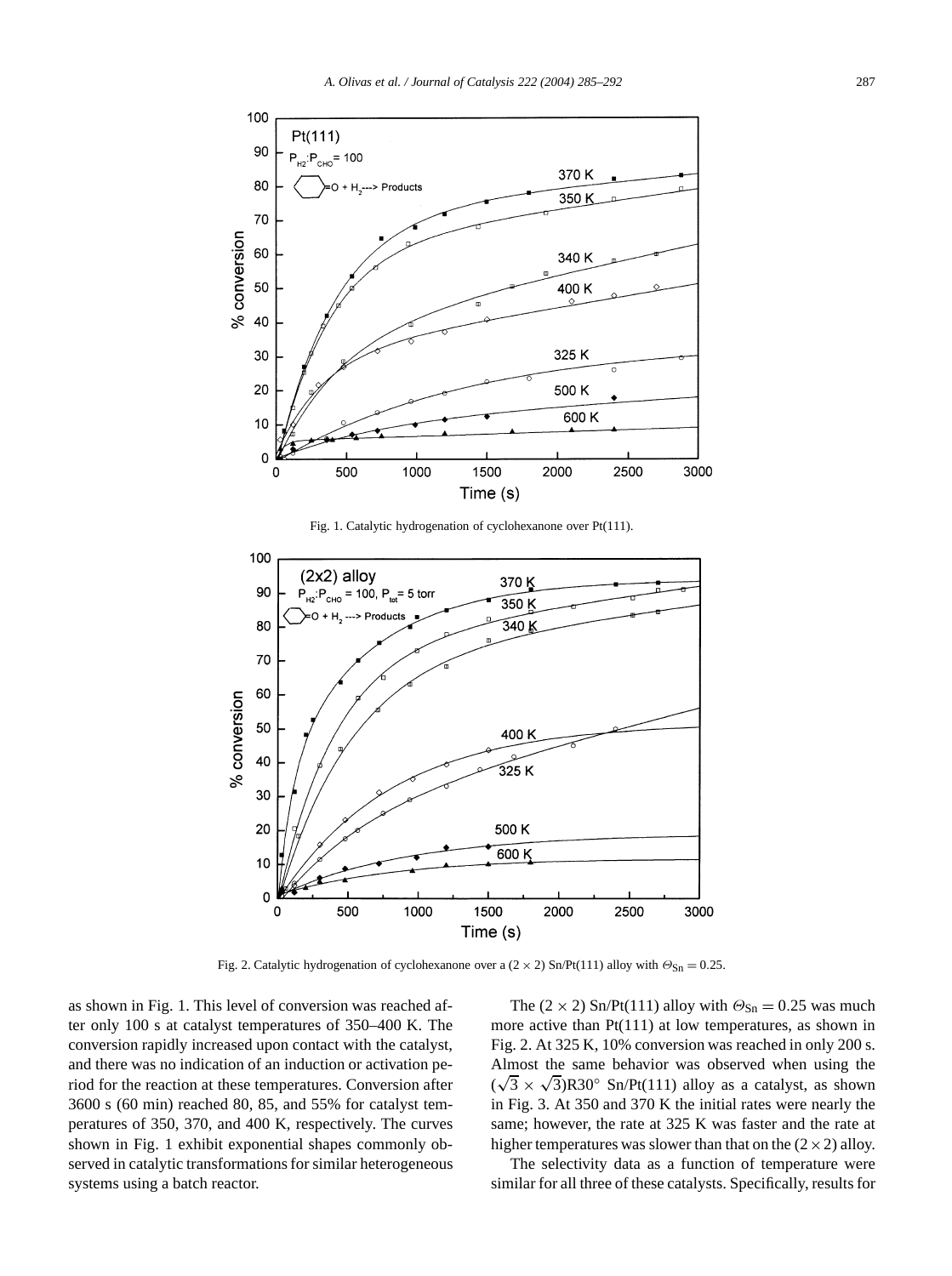

Fig. 3. Catalytic hydrogenation of cyclohexanone over a  $(\sqrt{3} \times \sqrt{3})R30^\circ$  Sn/Pt(111) alloy with  $\Theta_{\text{Sn}} = 0.33$ .

Pt(111) at low  $\left( < 20\% \right)$  conversion are presented in Fig. 4. Temperature has a strong effect on the reaction selectivity. The main product of the hydrogenation of cyclohexanone over all of the catalysts was cyclohexanol in the temperature range of 325–400 K. At 425–500 K, the main products were cyclohexene and cyclohexane, with only a trace of cyclohexanol. At 600 K, the reaction was essentially 100% selective for cyclohexylcyclohexene. No benzene or phenol was detected under any of these reaction conditions.

The influence of temperature on the initial reaction rate, as monitored at *<* 10% conversion, was determined over a wide range of catalyst temperatures at a fixed pressure ratio of cyclohexanone (CHO) to  $H_2$  of 1:100 with  $P_{total} =$ 5 Torr as shown in Fig. 5. Because only hydrogenation to form cyclohexanol occurs in the low temperature range near 325 K, an apparent activation energy,  $E_a$ (app), for the hydrogenation of the C=O functional group can be calculated by considering the lowest temperature data (350, 340, and



Fig. 4. Selectivities of cyclohexanone hydrogenation (*<* 20% conversion) as a function of the reaction temperature.

325 K) shown in Fig. 5. Values of  $E_a$ (app) = 16.2, 13.4, and 12.4 kcal*/*mol at *<* 10% conversion were determined for Pt(111) and the (2 × 2) and ( $\sqrt{3}$  ×  $\sqrt{3}$ )R30° surface alloys, respectively. These values are provided in Table 1. Arrhenius behavior of the hydrogenation rate from 325 to 350 K over Pt(111) and the  $(2 \times 2)$  alloy implies that the number of surface active sites does not change in any significant manner over this range of temperature. This factor may be influencing the data on the  $(\sqrt{3} \times \sqrt{3})$ R30° alloy, however. At these low temperatures, alloying and increasing the amount of Sn at the Pt–Sn surface increases the catalytic activity and decreases the apparent activation energy. As a



Fig. 5. Arrhenius plots for Pt(111) ( $\Box$ ) and the (2 × 2) ( $\bullet$ ) and ( $\sqrt{3}$  ×  $\sqrt{3}$ )R30° (○) Sn/Pt(111) surface alloys.  $P_{H_2} = 5$  Torr and  $P_{\text{cyclohexanone}} = 5 \times 10^{-2}$  Torr.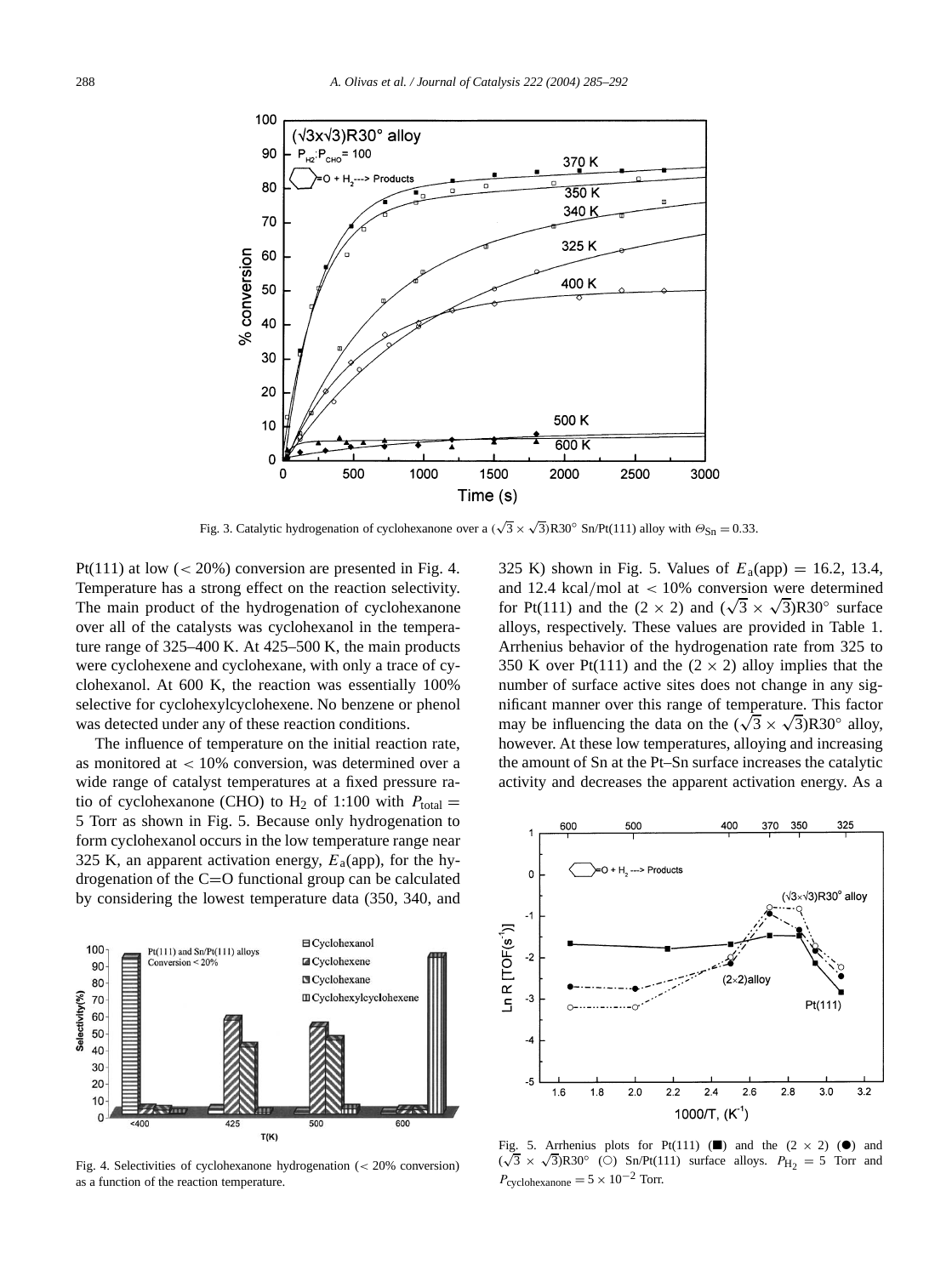Table 1 Hydrogenation of cyclohexanone over Pt and Sn/Pt catalysts<sup>a</sup>

| Catalyst                                                            | (ML) | (kcal/mol) | Sn coverage $E_a$ (app) <sup>b</sup> Overall hydrogenation<br>activity, TOF $(s^{-1})$ |
|---------------------------------------------------------------------|------|------------|----------------------------------------------------------------------------------------|
| Pt(111)                                                             | 0    | 16.2       | 0.064                                                                                  |
| $(2 \times 2)$ Sn/Pt(111) alloy                                     | 0.25 | 13.4       | 0.085                                                                                  |
| $(\sqrt{3} \times \sqrt{3})$ R30 <sup>o</sup><br>$Sn/Pt(111)$ alloy | 0.33 | 12.4       | 0.096                                                                                  |

<sup>a</sup>  $P_{\text{H}_2}$ : $P_{\text{CHO}} = 100$ ,  $P_{\text{total}} = 5$  Torr, and  $T_{\text{gas}} = 325$  K.

<sup>b</sup> Evaluated by using data at 350, 340, and 325 K. The uncertainty is estimated roughly to be  $\leq 1$  kcal/mol.

point of comparison, the apparent activation energy for ethylene hydrogenation over Pt(111) at 300–370 K has been reported to be 10.8 kcal*/*mol [21].

At 400 and 500 K, all of the catalysts favor dehydration of cyclohexanol to form cyclohexene and cyclohexane. The measured initial reaction rate drops sharply for both alloy catalysts between 370 and 400 K. The dehydration reaction rate decreases as the temperature is raised above 400 K, and at 600 K, a new compound, cyclohexylcyclohexene, is produced with high selectivity.

The reaction kinetics were also measured as a function of partial pressures of hydrogen and cyclohexanone. Data for the dependence of the rate of cyclohexanone conversion on hydrogen pressure over all three catalysts at 370 K is given in Fig. 6. The rate exhibits a reaction order of 0.5 in hydrogen pressure for Pt(111) and 1.5 for both alloys. The rate for all three catalysts shows a negative reaction order in the reactant pressure. Over Pt(111), the reaction order in cyclohexanone is −0*.*6 and is −0*.*9 over both alloys, as shown in Fig. 7.

Fig. 8 summarizes some of our data, replotting to explicitly show the influence of the Sn content on the activity for cyclohexanone conversion over these catalysts at different reaction temperatures. When Sn was alloyed with Pt, the ac-



Fig. 6. Effect of the hydrogen pressure on the catalytic hydrogenation of cyclohexanone over Pt(111) and Sn/Pt(111) surface alloys.



Fig. 7. Effect of the cyclohexanone pressure on the catalytic hydrogenation of cyclohexanone over Pt(111) and Sn/Pt(111) surface alloys.

tivity of the catalyst at 325 to 370 K increased in proportion to the amount of Sn in the surface layer. The highest activity that we measured was for the  $(\sqrt{3} \times \sqrt{3})$ R30° at 370 K. At catalyst temperatures of 400 K or higher, all of the catalysts have a lower rate and increasing the amount of Sn in the alloy surface decreased the conversion rate. One imagines that at some temperature between 370 and 400 K there is no effect of alloying Sn on the rate.

#### **4. Discussion**

The selectivity is mainly to cyclohexanol in the 325– 400 K temperature range for all catalysts in the hydrogenation reaction of cyclohexanone. It was reported for cyclo-



Fig. 8. Reaction rate for catalytic hydrogenation of cyclohexanone over Pt(111) and Sn/Pt(111) surface alloys as a function of the surface Sn concentration.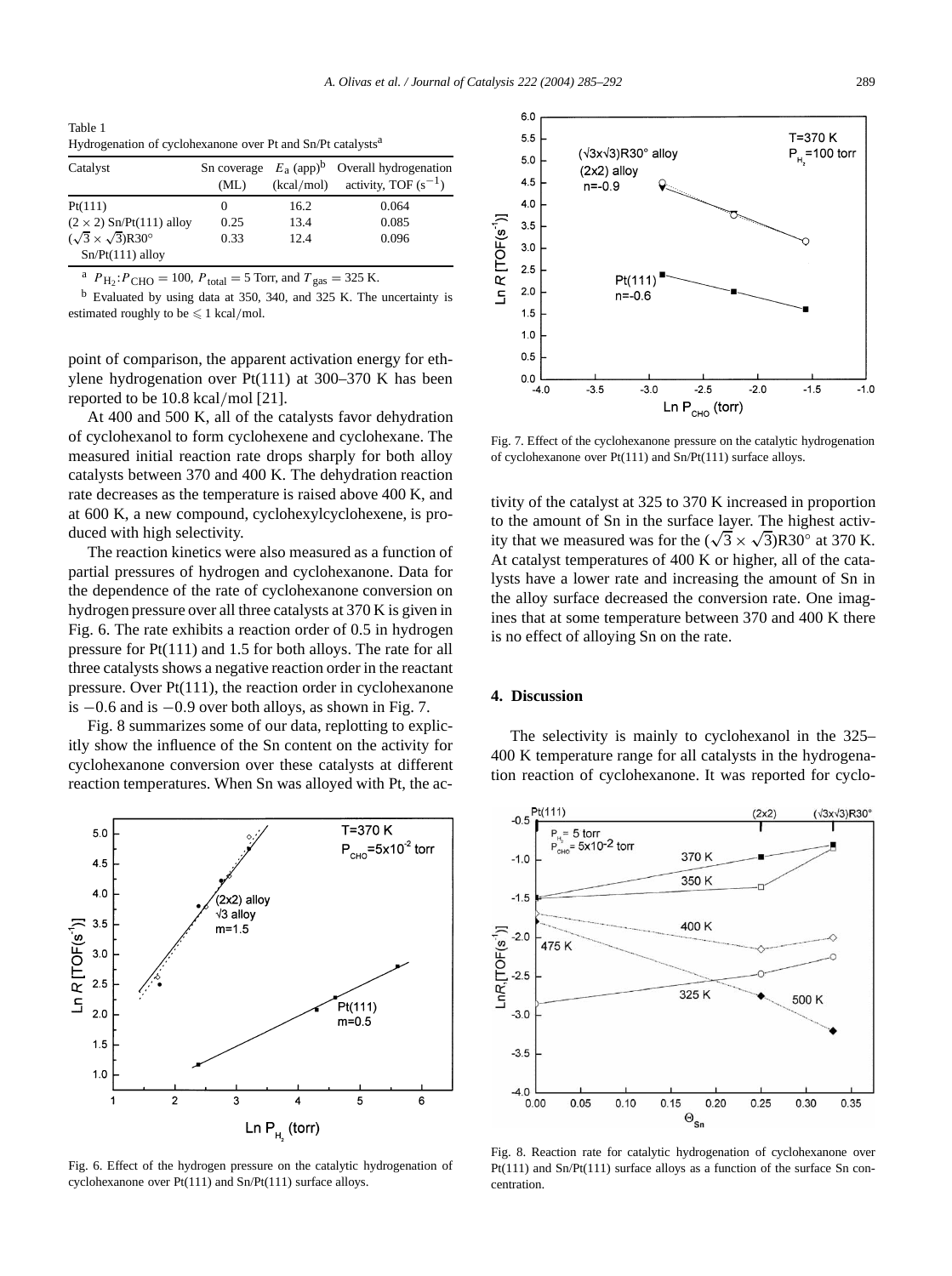hexene hydrogenation on Pt(111) [8] that only cyclohexane was formed in the reaction at the 300–400 K temperature range. Alloyed Sn does not appreciably modify the Pt(111) selectivity. It has an effect on the reaction rate where, at low temperature, increasing the amount of tin increases the reaction rate. This increase in rate is attributed to a favorable modification of the nature of the active metallic sites.

Our results on  $Pt(111)$  selectivity agree with those obtained on  $Pt/SiO<sub>2</sub>$  catalysts (5% by weight Pt on silica of grain size 0.05–0.125 mm) in the pressure range 0.1 to 150 bar and room temperature [5], and also agree with the results of Alvarez et al. [6]. They reported 6 groups of products for cyclohexanone hydrogenation on PtHZSMS catalysts (0.05 and 0.2 wt% Pt) at 473 K, under atmospheric pressure in a flow reactor with a H2*/*CHO molar ratio of 3. In our case, for the range 425 to 500 K, cyclohexanol, cyclohexene, cyclohexane, and cyclohexylcyclohexene are among those products reported by Alvarez et al., but we did not observe the variety of products that they reported. We can say that for 425–500 K dehydration proceeds prior to ring hydrogenation or dehydrogenation in the reaction mechanism. The cyclohexylcyclohexene formed selectively at 600 K over our catalysts could result from the dimerization of cyclohexene [6] or dehydration of cyclohexylcyclohexanone [11].

To our knowledge this is the first report of catalytic cyclohexanone hydrogenation on a clean Pt single crystal surface or unsupported Pt–Sn alloys, specifically Pt(111) and two well-characterized Sn/Pt(111) alloys. Thus, a reaction scheme can be presented that is not influenced by participation of an oxide support or oxidized Sn species. The products of cyclohexanone hydrogenation result from the following steps on metallic sites:

- 325–400 K Hydrogenation of cyclohexanone;
- 400–500 K Dehydration of cyclohexanol followed by hydrogenation or dehydrogenation of the cyclohexyl ring;
- 600 K Ring coupling and formation of bicyclic hydrocarbons.

In the prior literature, there are no values reported for apparent activation energies, *E*a(app), of gas-phase hydrogenation of cyclohexanone over platinum-based catalysts. We found that  $E_a$ (app) for cyclohexanone hydrogenation decreased as the Sn*/*Pt atomic ratio increased. This qualitatively accounts for the increase in the reaction rates. A qualitatively similar trend was observed for crotonaldehyde (CH<sub>2</sub>=CHCH<sub>2</sub>CHO) hydrogenation on supported and unsupported Pt–Sn bimetallic catalysts [12,13].

The steep decrease in the reaction rate over the alloys from 370 to 400 K can be attributed to a change in reaction mechanism and the rate-determining step that occurs when the product distribution changes from cyclohexanol to cyclohexane and cyclohexane. The C–O bond cleavage that occurs in dehydration is expected to proceed only with a large activation energy barrier on the alloys. However, this decrease in activity and also the non-Arrhenius behavior already at 370 K on Pt(111) could be attributed to deactivation due to the buildup of hydrocarbon intermediates or carbonaceous deposits [14]. We observed larger amounts of carbon on all three surfaces following high-pressure reaction at 400 K compared to that at lower temperatures.

The reaction order in hydrogen of 0.5 found for Pt(111) is consistent with a proposal that  $H_2$  is weakly and dissociatively adsorbed on the surface in a Langmuir–Hinshelwood mechanism [15]. The negative reaction order in cyclohexanone determined here is also consistent with strong ketone adsorption on the surface of the metal catalyst. Cyclohexanone temperature-programmed desorption (TPD) studies reported elsewhere [16,17] show that cyclohexanone is strongly bound, and even partially irreversibly adsorbed at low coverages under UHV conditions, on Pt and Pt–Sn alloys.

These reaction orders are comparable to those observed for liquid-phase hydrogenation of cyclohexanone over Pt/  $SiO<sub>2</sub>$  [5]. In the case of 2-cyclohexenone hydrogenation over Pt/SiO<sub>2</sub>, the order with respect to the ketone was −1.4 [18]. Negative orders with respect to the ketone were also reported for hydrogenation reactions of 1,4-cyclohexanedione and acetophenone [19,20].

According to a Langmuir–Hinshelwood mechanism, and assuming that hydrogen and the ketone are both adsorbed on (energetically) equivalent Pt sites, a simplified mechanism can be proposed for hydrogenation of cyclohexanone to produce cyclohexanol at 325–370 K as follows:

| $2Pt + H_2 \leftrightarrow 2Pt-H$ , |  |
|-------------------------------------|--|
|                                     |  |

 $2Pt + CHO \leftrightarrow Pt_2-CHO,$  (5)

 $Pt-H + Pt_2-CHO \rightarrow 2Pt + Pt-CHO-H$  (slow), (6)

 $Pt-H + Pt-CHO-H \rightarrow 2Pt + H-CHO-H$  (fast), (7)

where CHO denotes  $C_6H_{10}O$  (cyclohexanone) and H– CHO–H denotes  $C_6H_{12}O$  (cyclohexanol).

In Eqs. (4) and (5), hydrogen and CHO compete for Pt sites. In Eq. (5), CHO is assumed to chemisorb in a di-*σ* manner with a stoichiometry of 2 Pt sites per molecule. Hydrogenation in either Eqs. (6) or (7) is assumed to be the rate-determining step because we expect cyclohexanol desorption to be fast at 300 K [16]. In our derivation, we assume Eq. (6) to be the rate-determining step. An inhibiting effect often observed for CHO can be explained by a stronger interaction of CHO than hydrogen with Pt.

The overall reaction rate is determined by Eq. (6) and can be expressed by

$$
r_{\text{CHO}} = k \Theta_{\text{CHO}} \Theta_{\text{H}},\tag{8}
$$

where,  $r_{CHO}$  is the rate of disappearance of CHO,  $k$  is an Arrhenious rate constant, and  $\Theta$ <sub>CHO</sub> and  $\Theta$ <sub>H</sub> are the adsorbed cyclohexanone and hydrogen adatom coverages, respectively, and CHO and H adsorb on neighboring sites with a probability proportional to the product of coverages *Θ*CHO · *Θ*H.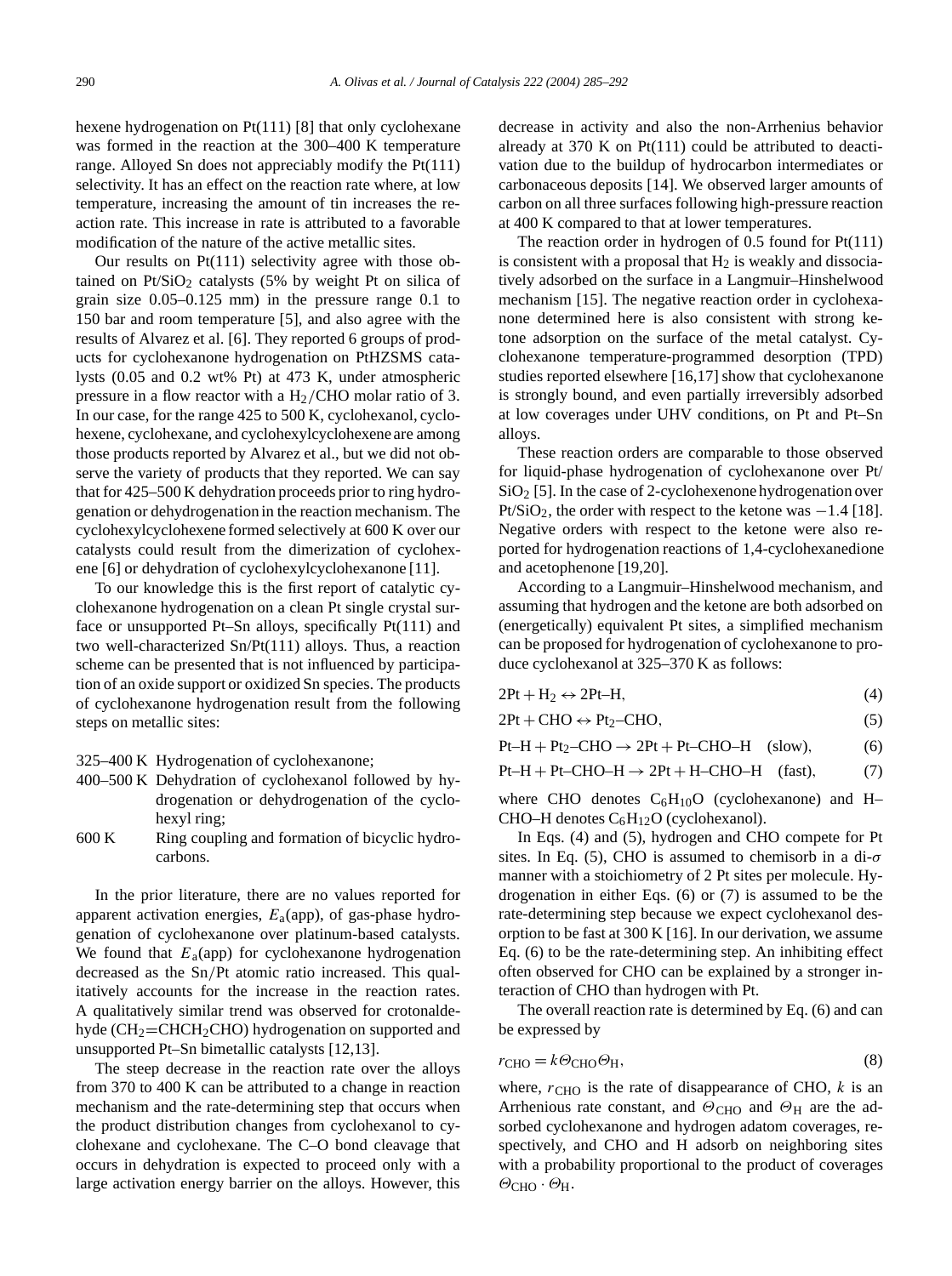An equilibrium constant  $K_{\text{H}_2}$  for dissociative H<sub>2</sub> chemisorption as given in Eq. (4) can be written as

$$
\frac{\Theta_{\rm H}}{\Theta_{\rm Pt} P_{\rm H_2}^{1/2}} = K_{\rm H_2}^{1/2},\tag{9}
$$

where *Θ*<sub>Pt</sub> is the Pt surface available (unoccupied) for adsorption, and  $P_{\text{H}_2}$  is the H<sub>2</sub> partial pressure.

An equilibrium constant  $K<sub>CHO</sub>$  for chemisorption in Eq. (5) can be written as

$$
\frac{\Theta_{\text{CHO}}}{\Theta_{\text{Pt}}^2 P_{\text{CHO}}}=K_{\text{CHO}}.\tag{10}
$$

Because

$$
\Theta_{\text{Pt}} = (1 - \Theta_{\text{H}} - \Theta_{\text{CHO}}) \tag{11}
$$

in cases of fast desorption of products, we can write a system of two simultaneous equations as

$$
\Theta_H = K_{H_2}^{1/2} P_{H_2}^{1/2} (1 - \Theta_H - \Theta_{CHO}), \tag{12}
$$

$$
\Theta_{\text{CHO}} = K_{\text{CHO}} P_{\text{CHO}} (1 - \Theta_{\text{H}} - \Theta_{\text{CHO}})^2 \tag{13}
$$

that must be solved simultaneously to find  $\Theta_H$  and  $\Theta_{CHO}$  in terms of the measured partial pressures. Solving this set of equations by eliminating  $\Theta$ <sub>CHO</sub> using

$$
\Theta_{\text{CHO}} = \left(\frac{K_{\text{CHO}} P_{\text{CHO}}}{K_{\text{H}_2} P_{\text{H}_2}}\right) \Theta_{\text{H}}^2 \tag{14}
$$

leads to a quadratic equation in *Θ*H. Only one solution to the quadratic expression that results is physically meaningful to allow for  $\Theta_H > 0$ , and we obtain

$$
\Theta_{\rm H} = \frac{1}{2} \Bigg[ - \Bigg( \frac{\frac{K_{\rm CHO} P_{\rm CHO}}{K_{\rm H_2} P_{\rm H_2}} + \frac{K_{\rm CHO} P_{\rm CHO}}{K_{\rm H_2}^{1/2} P_{\rm H_2}^{1/2}}}{\frac{K_{\rm HO}^2 P_{\rm H_2}^2}{K_{\rm H_2}^{3/2} P_{\rm H_2}^{3/2}}} \Bigg) + \sqrt{\frac{\frac{K_{\rm CHO} P_{\rm CHO}}{K_{\rm H_2} P_{\rm H_2}} + \frac{K_{\rm CHO} P_{\rm CHO}}{K_{\rm H_2}^{1/2} P_{\rm H_2}^{1/2}}}{\frac{K_{\rm CHO}^2 P_{\rm CHO}^2}{K_{\rm H_2}^{3/2} P_{\rm H_2}^{3/2}}} \Bigg)^2 + \frac{4 K_{\rm H_2} P_{\rm H_2}}{K_{\rm CHO} P_{\rm CHO}} \Bigg]. \tag{15}
$$

Eq. (14) can be used to rewrite Eq. (8) in terms of only  $\Theta_H$ 

$$
r_{\text{CHO}} = k \left( \frac{K_{\text{CHO}} P_{\text{CHO}}}{K_{\text{H}_2} P_{\text{H}_2}} \right) \Theta_H^3. \tag{16}
$$

The complicated expression that gives  $\Theta_H$  in Eq. (15) can be simplified for our reaction conditions assuming that

$$
KCHO PCHO \ll KH2 PH2
$$
 (17)

to give

$$
\Theta_{\rm H} = \left(\frac{K_{\rm H_2} P_{\rm H_2}}{K_{\rm CHO} P_{\rm CHO}}\right)^{1/2}.\tag{18}
$$

This expression can be substituted into Eq. (16) to give

$$
r_{\rm CHO} = k' P_{\rm CHO}^{-1/2} P_{\rm H_2}^{1/2},\tag{19}
$$

where  $k' = (kK_{\text{H}_2}^{1/2}/K_{\text{CHO}}^{1/2})$ . This expression, Eq. (19), is in good agreement with our experimental results for the Pt(111) surface given by

$$
r_{\text{CHO}} = k P_{\text{CHO}}^{-0.6} P_{\text{H}_2}^{0.5}.
$$
\n(20)

Experimentally, we tried to prevent excessive carbon residue formation by using a high hydrogen/hydrocarbon ratio. This condition also introduces the so-called "quasizero" order with respect to hydrogen, because the hydrogen concentration in the reaction mixture does not change significantly during the reaction run. However, varying the hydrogen pressure in the mixture must result in the correct order of the reaction in  $H_2$ , independent of the above reasoning, also, the order in cyclohexanone indicates that its inhibiting effect diminishes in the experimental conditions used.

In the case of the two  $Sn/Pt(111)$  alloy catalysts, our experimental results give

$$
r_{\text{CHO}} = k P_{\text{CHO}}^{-0.9} P_{\text{H}_2}^{1.5}.
$$
 (21)

This rate equation differs with respect to that for  $Pt(111)$  by a decrease of −0*.*3 in the reaction order in cyclohexanone and an increase of  $1.0$  in the reaction order in  $H<sub>2</sub>$ . The change in hydrogen reaction order is consistent with previous UHV studies of  $H_2$  adsorption on the Pt–Sn alloys [22] where it was shown that the barrier for  $H_2$  dissociative adsorption increases on these surfaces compared to Pt(111). In addition it is also known that hydrocarbon adsorption is also weaker on the Pt–Sn surface alloys [23–25]. On the alloys, the overall reaction rate, instead of being determined mostly by the reaction in Eq. (6), is distributed more equally among steps in Eqs. (4)–(6) making the rate more sensitive to the pressures of the reactants. This would increase the importance of the competition for adsorption sites in the overall reaction rate compared to that on  $Pt(111)$  and induce a change in the absolute values of the reaction orders from 0.5 to 1.5 for hydrogen and from −0*.*6 to −0*.*9 for cyclohexanone.

As a final point of interest, the kinetic data for cyclohexanone hydrogenation over the Sn/Pt(111) alloy catalysts can be compared with extensive studies of ethylene hydrogenation over  $Pt(111)$  [21] where the reaction orders were 1.31 and −0*.*6 in H2 and ethylene, respectively. These results more closely agree with our results on cyclohexanone over the two Pt–Sn alloys than our results on Pt(111).

#### **5. Conclusion**

Using two unsupported, well-defined Sn/Pt(111) model catalysts for the gas-phase hydrogenation of cyclohexanone, we report activities and selectivities compared to unsupported Pt(111) catalysts. Alloying tin to platinum and increasing the amount of alloyed tin enhances the overall catalytic activity toward the corresponding alcohol, cyclohexanol, at low temperatures, specifically 325 K. There is no appreciably change in selectivity between Pt(111) and the two Sn/Pt(111) alloys.